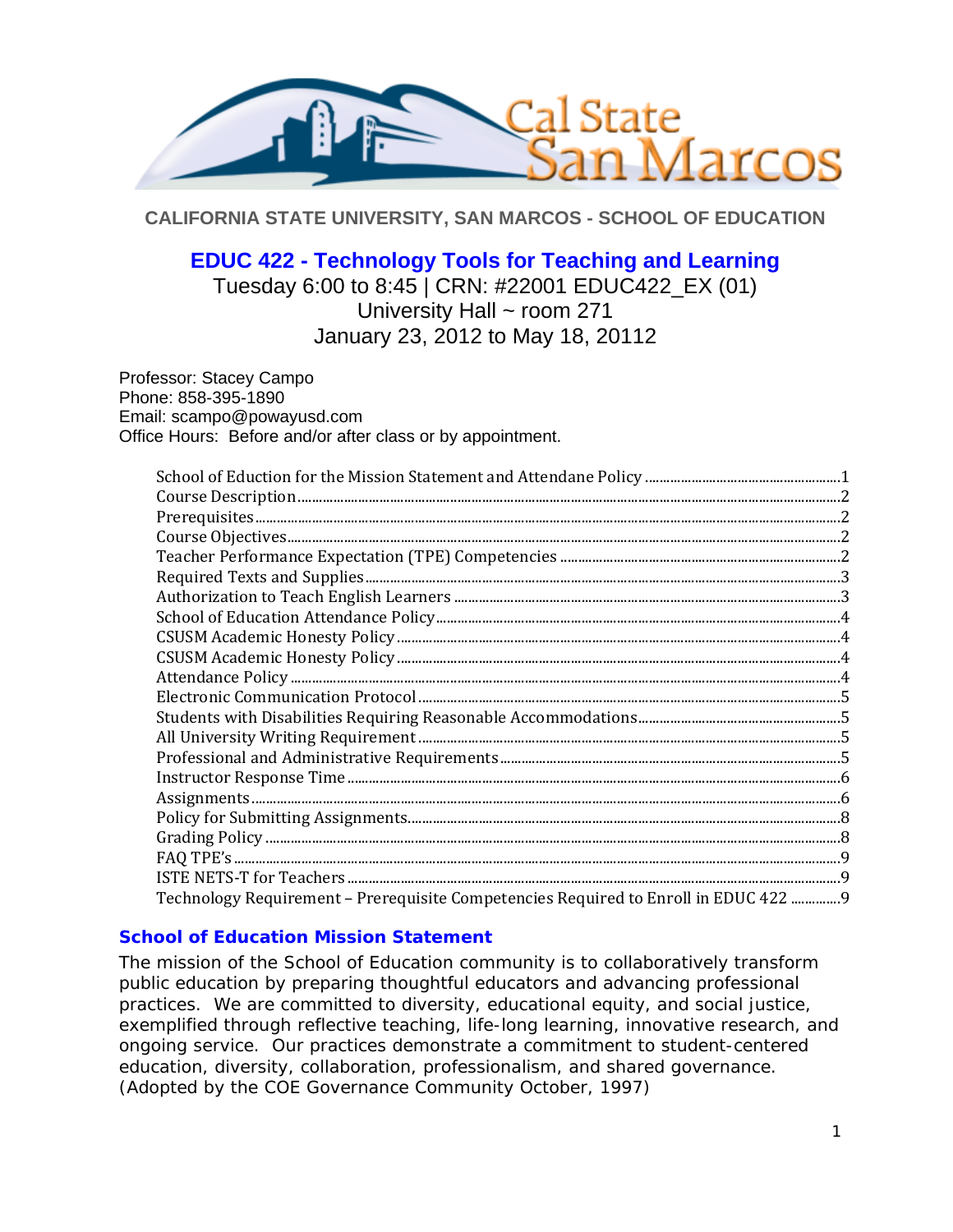## **Course Description**

This course is designed for teacher candidates who have met the campus-wide Computer Competency Requirement (CCR) or have pre-requisite skills equal to the CCR and anticipate entrance into the teacher preparation program. This three-unit course partially fulfills the technology competencies as identified by the California Commission on Teacher Credentialing (CCTC) and the School of Education's Teacher Performance Expectations (TPEs) in technology, and is being considered for satisfying the Computer Integration Requirement (CIR) for the Liberal Studies Program.

# **Prerequisites**

The prerequisite for this course is completion of the campus-wide computer competency requirement or having successfully completed a computer course within the last 12 months with a grade B or above. The prerequisite can be fulfilled by successful completion of one of the following:

- Taking the CSUSM CCR assessment or equivalent course OR
- Completion of an approved computer literacy course at the community college level with a grade B or higher in the last 12 months.

## **Please see the final page of this syllabus for specifics on prerequisite competencies required to enroll in EDUC 422**

This course focuses on the knowledge and skills necessary to apply educationoriented applications including productivity tools, graphic organizers, databases, spreadsheets, presentation tools, school-appropriate multimedia tools, and communication tools in educational settings. This course prepares teacher candidates to apply specific educational technology-based applications in methods courses for implementation in teaching and learning with students as well as to their own professional growth. When entering the teacher education program, School of Education faculty assume teacher candidates have competency in the applications covered in this course, and, therefore, will make assignments requiring teacher candidates to apply these skills.

# **Course Objectives**

Teacher candidates will demonstrate competency in:

- A. Meeting the International Standards for Technology in Education as outlined by ISTE (NETS•T);
- B. Using a set of educational technology tools that are applied in teaching and learning within the credential program and used in public school settings; and
- C. Setting up an electronic portfolio using Task Stream demonstrating proficiencies in all five areas of NETS•T.

# **Teacher Performance Expectation (TPE) Competencies**

 successful candidate will be able to merge theory and practice in order to realize a This course is designed to help teachers seeking the Multiple and Single Subjects Credentials and develop the skills, knowledge, and attitudes necessary to assist schools and districts in implementing an effective program for all students. The comprehensive and extensive educational program for all students. The following TPEs are addressed in this course: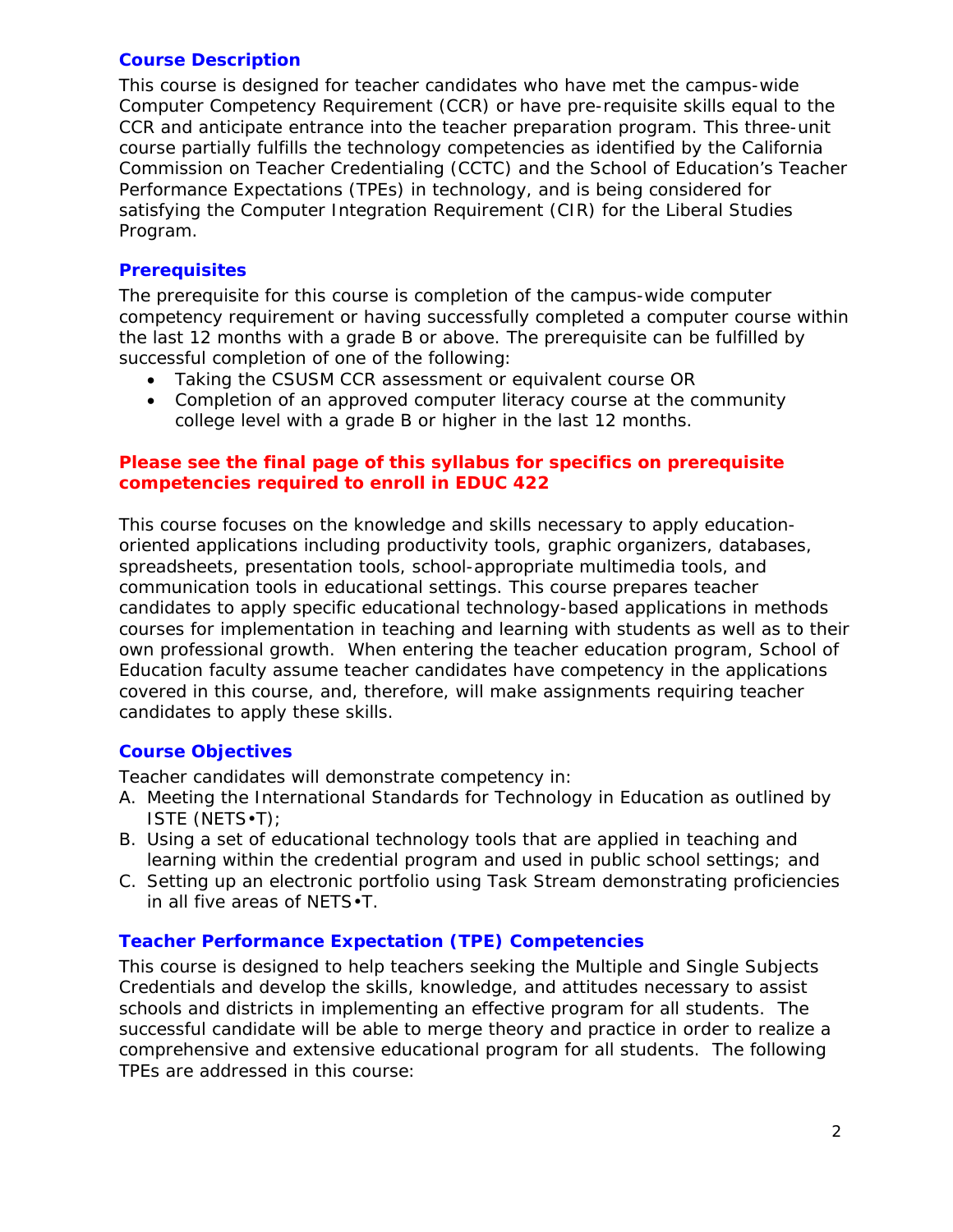### Primary Emphasis

Teaching Performance Expectation (TPE 14) is based on ISTE NETS for teachers 2008 (See NETS for Teachers for detailed information).

*Facilitate and Inspire Student Learning and Creativity Design and Develop Digital-Age Learning Experiences and Assessments Model Digital-Age Work and Learning Promote and Model Digital Citizenship and Responsibility Engage in Professional Growth and Leadership* 

# Secondary Emphasis:

TPE 4 - Making Content Accessible

TPE 5 - Student Engagement

TPE 6 - Developmentally Appropriate Teaching Practices

TPE 7 - Teaching English Language Learners

TPE 12 - Professional, Legal and Ethical Obligations

TPE 13 - Professional Growth

# **Required Texts and Supplies**

There is NO required textbook. NOTE: It is not necessary to purchase the educational software, as much of the specific software titles are available on the Web in demo-version and/or available on campus.

- A. ISTE Membership (online) \$39 http://www.iste.org (print registration)
- B. Membership to **Task Stream** http://www.taskstream.com/(The cost is approximate, but may change \$25 one semester and up to \$65 for year) You will need a credit card for the charge. See directions at: http://www.csusm.edu/education/advising/CurrentStudentsInfo.html

Print confirmation for Task Stream membership from screen when you register and submit to instructor by second class.

- C. One mass storage device USB key-drive (1 Gig or greater) Bring to second class.
- D. Use of Digital Video Camera for taping video project. Personal camera may be used OR checkout is available from Kellogg library on  $2<sup>nd</sup>$  floor.
- E. One mini DV Digital Video Cassette for Digital Video Camera
- F. Use of campus email account and for course communication (provided free)
- G. Pay for Print Card. You can get this from ACD 202 or Kellogg library.

# **Authorization to Teach English Learners**

This credential program has been specifically designed to prepare teachers for the diversity of languages often encountered in California public school classrooms. The authorization to teach English learners is met through the infusion of content and experiences within the credential program, as well as additional coursework. Students successfully completing this program receive a credential with authorization to teach English learners.

*(Approved by CCTC in SB 2042 Program Standards, August 02)*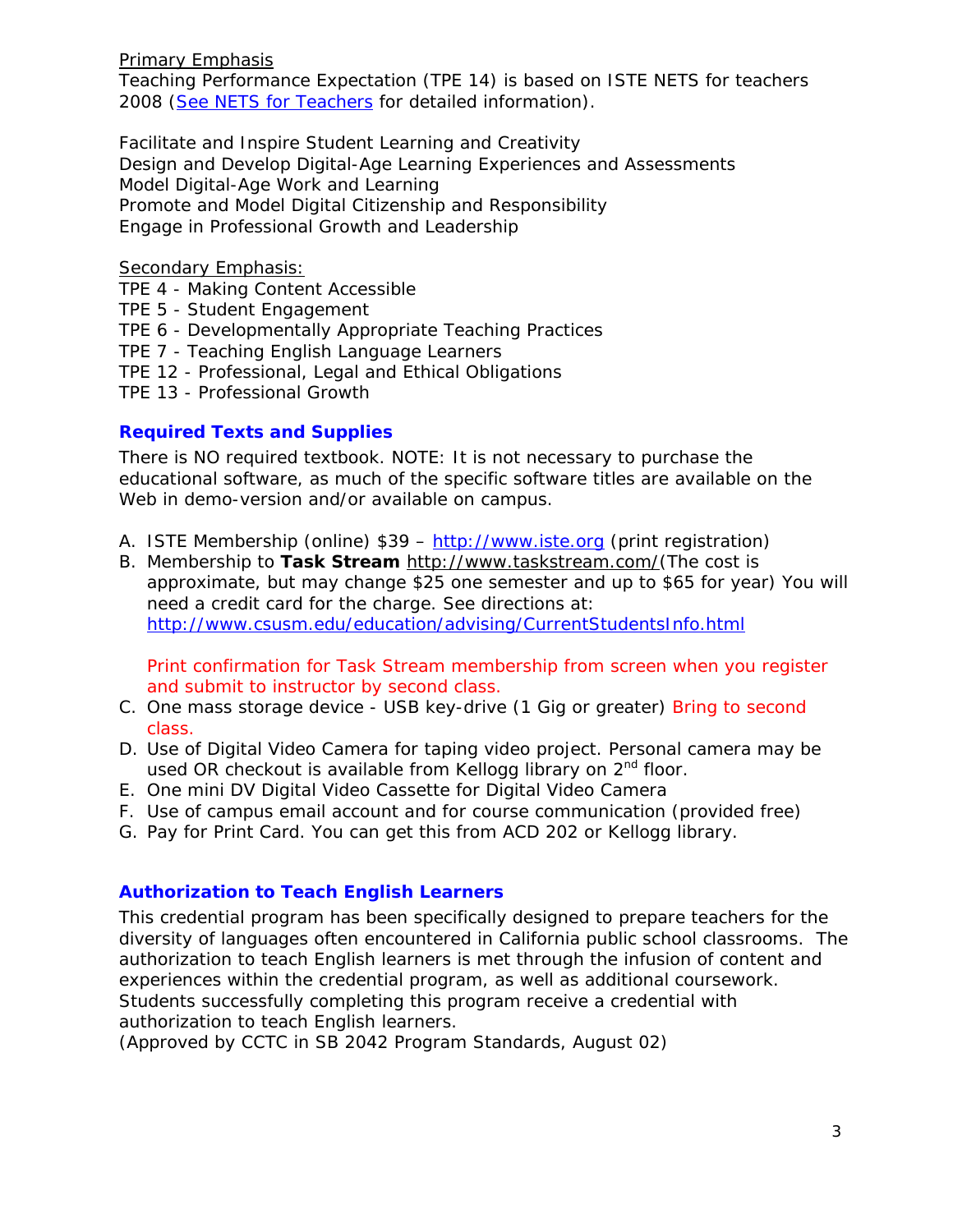### **School of Education Attendance Policy**

Due to the dynamic and interactive nature of courses in the School of Education, all students are expected to attend all classes and participate actively. A good student is one who adheres to standards of dependability and promptness. At a minimum, students must attend more than 80% of class time, and arrive to each session on time or s/he may not receive a passing grade for the course at the discretion of the instructor. Should the student have extenuating circumstances, s/he should contact the instructor as soon as possible. (Adopted by the COE Governance Community, December, 1997).

 peers. All online communications with the instructor should be done through campus In addition to attending course sessions, each student will be required to complete lab assignments each week. Some of these assignments require that students use campus resources. All students must plan times they can work in labs on campus at least once per week. Students are required to check campus resources and availability of labs. Mac computers are available in ACD 202, UH 271 and ACD211 in addition to other locations such as Kellogg Library 2<sup>nd</sup> floor. PC labs are also readily available for your use. Students are required to use campus issued-email accounts and check Moodle at least two times per week to communicate with instructor and email.

 recorded. This is absolute data, which will result in a score based upon specific A or A-; if you are inactive for one week or more, you cannot receive a grade higher For EDUC422 online, keep in mind that all online activity is automatically logged and activities in the course. Leaving your computer logged on to 422 overnight will record in the course (and be flagged) as inactive, non-participatory hours. The following guidelines will apply: you must be active in online coursework including email, forums and activities at least twice weekly, or you cannot receive a grade of than B-. If you have extenuating circumstances, you should contact the instructor as soon as possible.

#### **CSUSM Academic Honesty Policy**

As an educator, it is expected that each student will do his/her own work, and contribute equally to group projects and processes. Plagiarism or cheating is unacceptable under any circumstances. If you are in doubt about whether your work is paraphrased or plagiarized see the Plagiarism Prevention for Students website http://library.csusm.edu/plagiarism/index.html. If there are questions about academic honesty, please consult the University catalog.

Students will be expected to adhere to standards of academic honesty and integrity, as outlined in the Student Academic Honesty Policy. All written work and oral assignments must be original work. All ideas/materials that are borrowed from other sources must have appropriate citations to the original sources. Any quoted material should give credit to the source and be punctuated with quotation marks.

 If you believe there has been an infraction by someone in the class, please bring it to the instructor's attention. The instructor reserves the right to discipline any student for academic dishonesty in accordance with the general rules and policies of the university. Disciplinary action may include lowering of grades and/or assignment of a failing grade for an exam, assignment, or the class as a whole."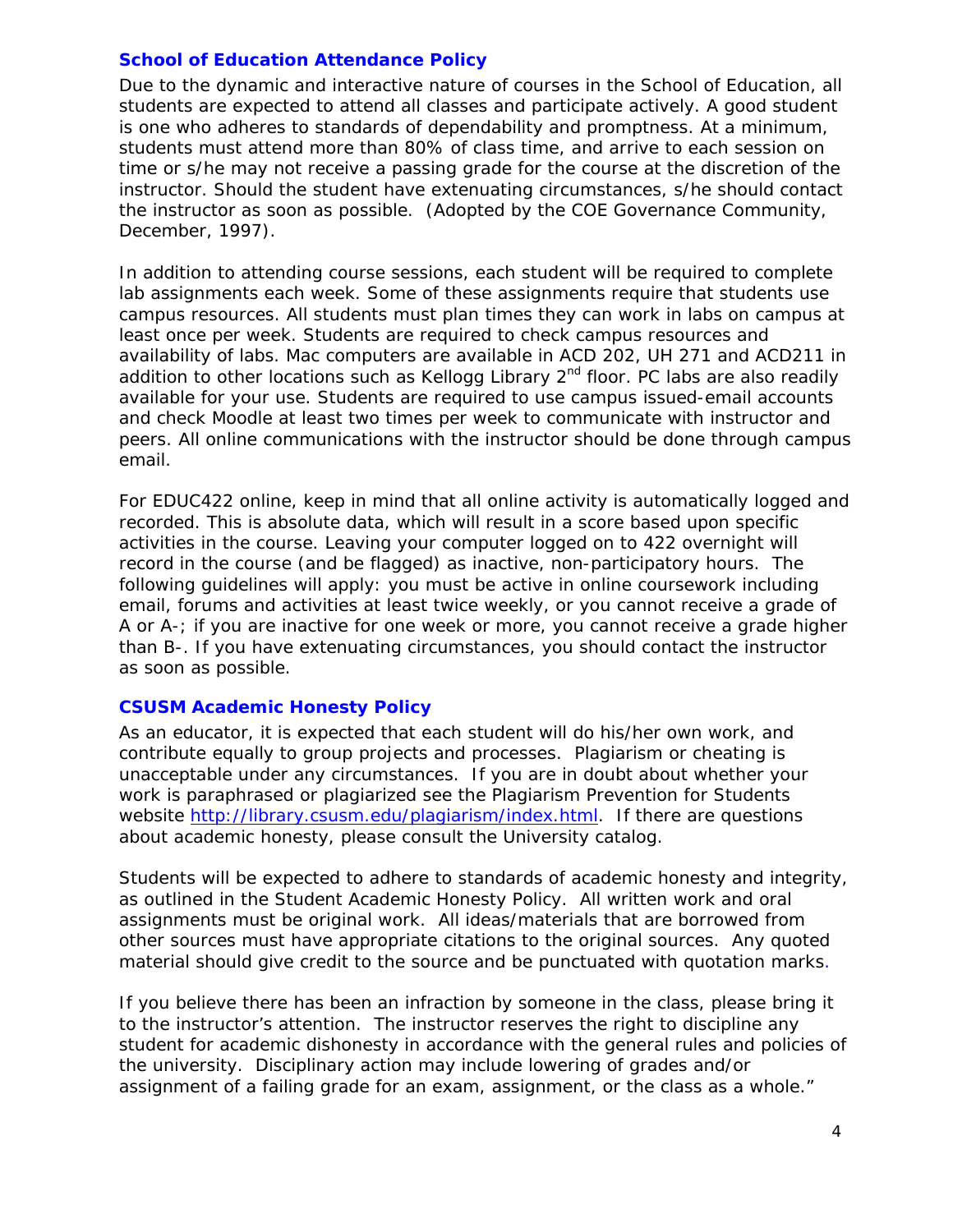### **Electronic Communication Protocol**

Electronic correspondence is a part of your professional interactions. If you need to contact the instructor, email is often the easiest way to do so. **NOTE**: Be sure to set your preferred email in your profile settings of Moodle so that you receive important announcements and communications.

 professionalism and care. It is my intention to respond to all received emails in a timely manner. Please be reminded that email and on-line discussions are a very specific form of communication, with their own nuances and etiquette. For instance, electronic messages sent in all upper case (or lower case) letters, major typos, or slang, often communicate more than the sender originally intended. With that said, please be mindful of all email and online discussion messages you send to your colleagues, to faculty members in the School of Education, or to persons within the greater educational community. All electronic messages need to be crafted with

Things to consider:

- Would I say in person what this electronic message specifically says?
- How could this message be misconstrued?
- Does this message represent my highest self?

 Am I sending this electronic message to avoid a face-to-face conversation? In addition, if there is ever a concern with an electronic message sent to you, please talk with the author in person in order to correct any confusion.

## **Students with Disabilities Requiring Reasonable Accommodations**

Students must be approved for services by providing appropriate and recent documentation to the Office of Disable Student Services (DSS). This office is located in Craven Hall 4300, and can be contacted by phone at (760) 750-4905, or TTY (760) 750-4909. Students authorized by DSS to receive reasonable accommodations should meet with their instructor during office hours or, in order to ensure confidentiality, in a more private setting.

#### **All University Writing Requirement**

In keeping with the All-University Writing Requirement, this course includes a writing component of at least 2,500 words (approximately 10 pages). This is administered in a variety of ways including formal writing requiring use of APA, informal, and electronic online discussions. Therefore, all writing will be looked at for content, grammar, spelling and format. If needed, it is suggested that you make an appointment with the writing center to seek help with writing skills before submitting your written assignments and especially before submitting your narrative to Task Stream. http://www.csusm.edu/writing\_center/

#### **Professional and Administrative Requirements**

 writing that is original, clear and error-free is a priority for the School of Education. Teacher education is a professional preparation program. It is expected that students will come to class prepared to discuss the readings, submit required assignments, and participate in class activities. Students are expected to adhere to academic honesty and integrity, standards of dependability, confidentiality, and writing achievement. Because it is important for teachers to be able to effectively communicate their ideas to students, parents, colleagues, and administrators,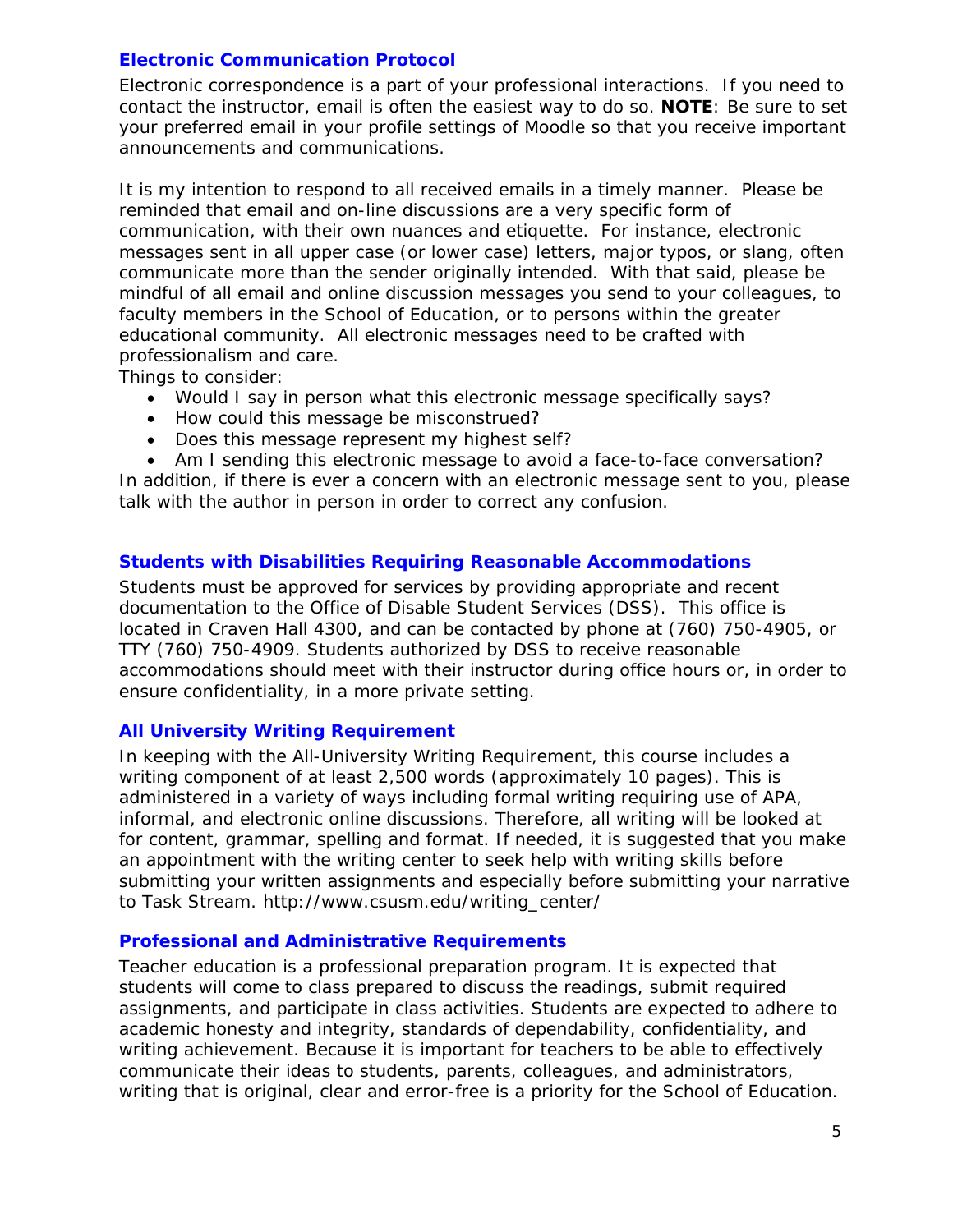Professional demeanor is expected of all students enrolled in EDUC422. This may be evidenced by:

- On time arrival to all class sessions, both face-to-face and online. Please email the instructor when you are unable to attend class or when you will be late. It is the policy of the CSUSM School of Education that any student who misses 20% or more of class time, class sessions, or online discussion time may not receive a passing grade for a course. (For summer session this means two or more classes missed. No exceptions are allowed)
- Advance preparation of readings and timely submission of assignments.
- Carefully considered, culturally aware approaches to solution finding.
- Supportive assistance to classmates with technical and/or content issues.
- Respectful participation in all settings (e.g. whole group, small group, Moodle Forums and study groups) with demonstration of positive interpersonal skills with classmates and guests.
- Backing up copies of all work. You will want these copies for your records and use in professional portfolio entries. Suggested procedures include:
	- o Make an EDUC 422 folder on your campus flash drive and save all your files in this folder
	- o Save a back up of all files on your home computer or
	- o Email files to yourself for further backup
	- o Save important email communications for the course in a folder on your flash drive in addition to your email account
- Productive interaction with peers. Be aware that messages sent within an online context may be open to misinterpretation. When concerned, meanings should be verified to clarify sender's intent.
- forum teammates) to ensure that you receive information and handouts if • Select one or two class "buddies" (e.g., study group members or Moodle you must miss a class. Arrange an online check in time with your buddy, for prompting and reminders. Note contact info here:

# **Web 2.0 Tools**

You will be using several online tools that require registration. Keep login information in a safe place so you can access it when needed.

# **Instructor Response Time**

Generally, your instructor(s) will provide you with answers to questions submitted via Email and/or Class Moodle Forum on a weekly basis. Though instructors are frequently online much more often than this, please keep in mind that instructors do not approach this class on an all-day-every-day basis. We encourage and watch for evidence that students demonstrate a consistent approach to the class, utilizing collaborative, positive, professional inquiry and problem-solving approaches. The Modules are specifically designed to foster collaboration and to encourage students to help other students via the class Moodle. ALL written entries by students are visible to the instructor.

# **Assignments**

It is expected that students will proofread and edit their assignments prior to submission.

a. Students will ensure that the text is error-free (grammar, spelling), and ideas are logically and concisely presented. The depth of analysis and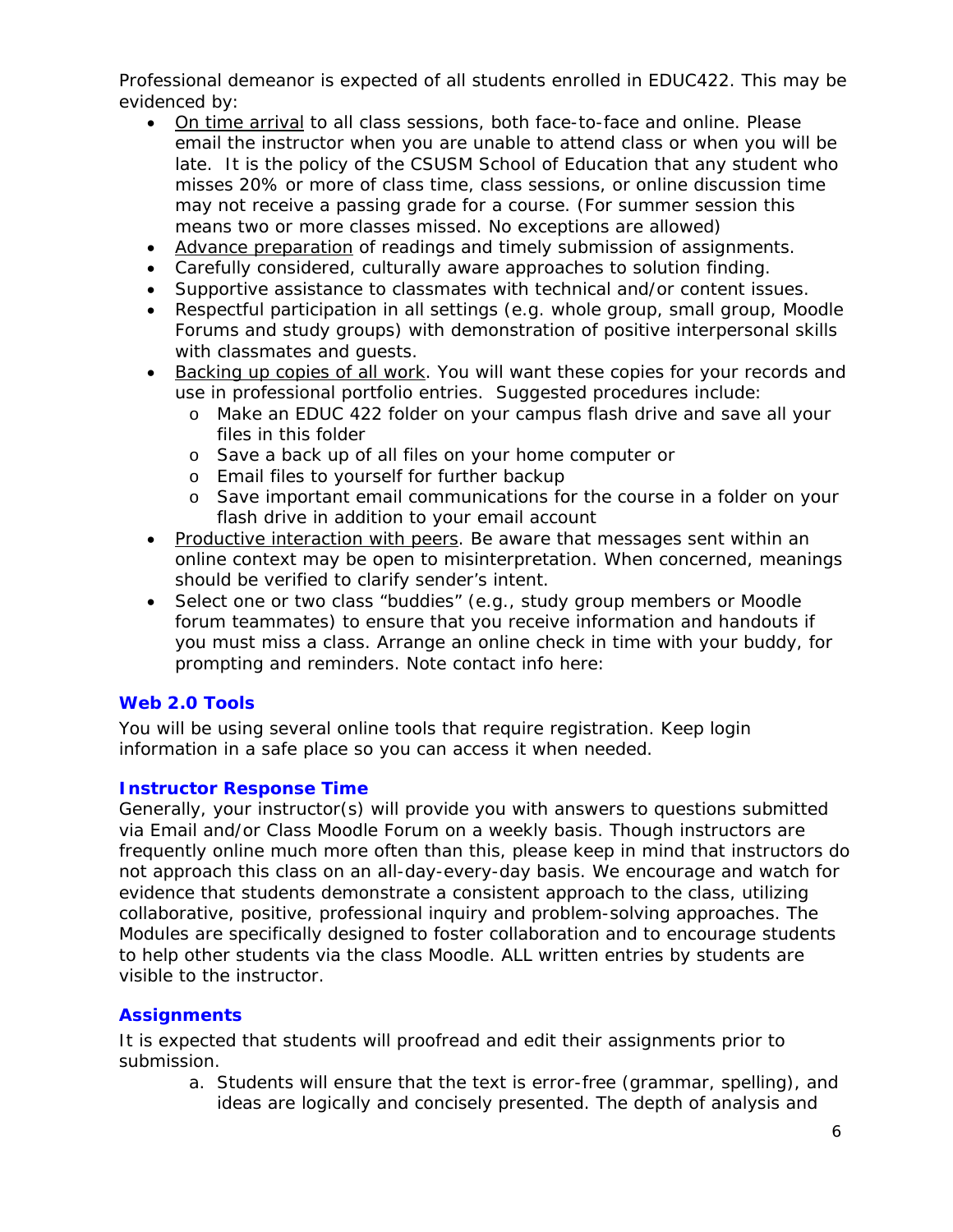breadth of synthesis and application will determine a score. Please see performance rubric for all written assignments.

b. The grade of any assignment will be negatively affected as a result of this oversight.

Following is a list of course assignments with a brief description of each. Full details are listed online within Moodle. Please note that modifications may occur at the discretion of the instructor. In addition to the assignments described below, performance assessment will be on student's cooperation and flexibility in response to unforeseen challenges and student's ability to perform tasks using a variety of technology tools.

In order to successfully complete this course, **ALL** assignments must be completed at an acceptable level noted on assignment directions and rubrics. Because the content of this course contributes to passage of multiple TPEs, successful completion is imperative. Failure to successfully complete this course with a grade of  $C+$  or higher will prohibit a teacher candidate from entering the program.

The percentage of weight for each assignment is noted next to the description of the topic. Late assignments or assignments missing required elements receive reduced points.

| $\#$           | <b>Assignment</b>                                                | <b>Description</b>                                                                                                                                                                                                                                                                                                 |     |
|----------------|------------------------------------------------------------------|--------------------------------------------------------------------------------------------------------------------------------------------------------------------------------------------------------------------------------------------------------------------------------------------------------------------|-----|
| $\mathbf{1}$   | <b>Word Processing:</b><br><b>Introduction Letter</b>            | Write an introduction letter using Word including<br>information about prior experiences and technology<br>skills.                                                                                                                                                                                                 | 20  |
| $\overline{2}$ | Internet:<br>Interactive<br>Learning                             | Web-based resources/tools are explored and reflections<br>written on how they can be used to engage student<br>learning.                                                                                                                                                                                           |     |
| 3              | <b>Digital</b><br><b>Citizenship:</b><br>Copyright & Ethics      | The purpose of this assignment is to become familiar<br>with fair use and copyright laws, and use of appropriate<br>citations. Students will share their learning after<br>becoming knowledgeable about various issues related to<br>digital citizenship in the ISTE standards for Teachers and<br><b>Students</b> |     |
| 4              | <b>Professional</b><br>Learning:<br>Journal (Blog)<br>7 articles | Students reflect on course readings and activities from<br>the ISTE website that supports topics related to the ISTE<br>standards. Entries are made to the journal weekly. The<br>journal is submitted the end of the course for credit.                                                                           |     |
| 5              | Spreadsheet:<br><b>Teacher Tools</b>                             | Chart data in Google Spreadsheet for Web<br>(A)<br>activity (15pts)<br>(B)<br>Create a survey using Google Forms. Collect<br>responses and writing a reflection based on the<br>outcomes. (25pt Form / 10 Reflection)                                                                                              | 50  |
| 6              | <b>Communication:</b><br><b>Teacher Website</b>                  | Students create a Teacher Webpage to support their<br>future classroom. Create an appealing, newsworthy, and<br>interesting Web page for students parents to support<br>learning. Graphics, content and layout will be considered<br>and assessed. Must address copyright!                                         | 100 |

Grades and feedback are accessible in Moodle. Students will be able to track grades.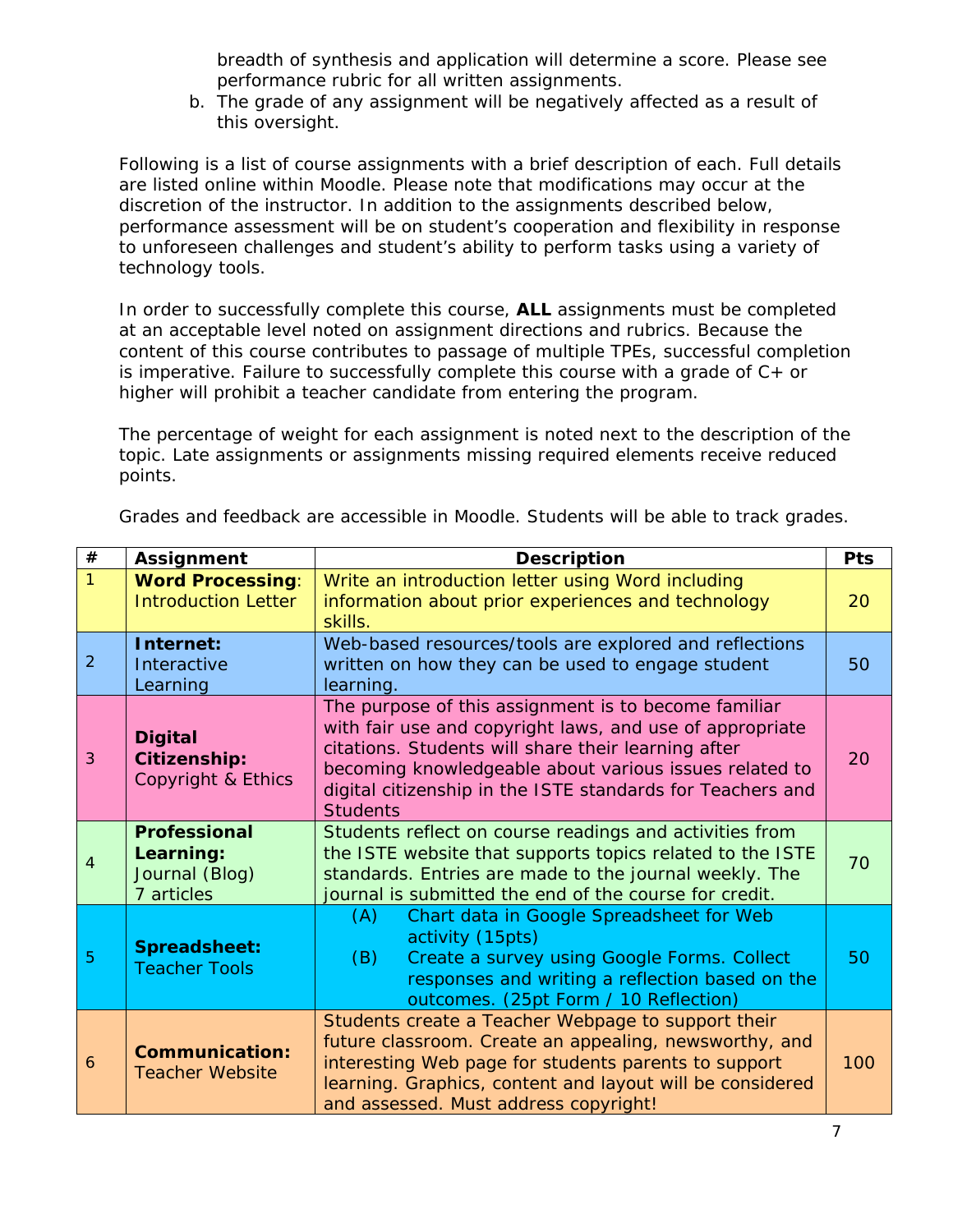|                 | Mid Term                                                                                                 | Performance Based Assessment                                                                                                                                                                                                                                                                                                   | 100 |
|-----------------|----------------------------------------------------------------------------------------------------------|--------------------------------------------------------------------------------------------------------------------------------------------------------------------------------------------------------------------------------------------------------------------------------------------------------------------------------|-----|
| $\overline{7}$  | <b>Collaboration:</b><br><b>VoiceThread</b>                                                              | Explore and reflect on collaborative web tools which<br>engage learners and address 21 <sup>st</sup> century tools                                                                                                                                                                                                             | 10  |
| 8               | Database:                                                                                                | Students understand database tools and search online<br>database such as ISTE and Thinkfinity                                                                                                                                                                                                                                  |     |
| 9               | <b>Technology Tool</b><br><b>Reviews (2):</b><br>*Web 2.0 Tools<br>* Adaptive<br><b>Technology Tools</b> | Demonstrate understanding of how to assess<br>educational specific applications in terms of use with<br>students. Reflections on how apps meet learning needs<br>and including strengths and weaknesses.                                                                                                                       | 100 |
| 10              | Video Project:<br><b>Lesson Design</b>                                                                   | Produce an instructional video in support of classroom<br>instruction. Using common core standards, a digital<br>camera, and editing software, students and prepare a<br>project for sharing electronically. Final editing will be<br>completed individually in order to ensure each student<br>has learned the process.       | 100 |
| 11a             | <b>Spreadsheet:</b><br><b>Tracking Sheet</b>                                                             | Planning and organizing documents to prepare electronic<br>portfolio. Files are matched to the NETS under TPE 14<br>and documentation of file naming and organizing is<br>required. (10pts)                                                                                                                                    | 20  |
| 11 <sub>b</sub> | <b>Portfolio:</b><br><b>Draft Narrative</b>                                                              | Students create a draft narrative using persuasive<br>writing to document proficiencies related to the ISTE<br>standards. (10pts)                                                                                                                                                                                              |     |
| 11c             | <b>Portfolio:</b><br><b>TPE 14 submission</b><br>in Taskstream<br>Portfolio                              | Assignment utilizes an electronic portfolio to set up and<br>organize electronic files, selecting evidence through<br>analysis of individual work related to proficiencies and<br>completing narratives as evidence of meeting the TPE<br>14.                                                                                  | 50  |
| 12 <sub>1</sub> | Assessment                                                                                               | Using a rubric, students will peer evaluate (1) Teacher<br>Webpage; (2) Instructional Video Project                                                                                                                                                                                                                            | 20  |
| 13              | Posting<br>Participation                                                                                 | Students will be asked to contribute their thinking and<br>understanding of theme topics using "Value Added<br>Comments".                                                                                                                                                                                                      | 20  |
| 14              | Attendance,<br>disposition &<br>Participation<br>during class, and<br>online                             | Teacher candidates are expected to have a positive<br>disposition. They should help each other and create a<br>positive classroom environment for everyone. This<br>means having a positive attitude in class, being on time<br>and actively engaged in discussions, presentations and<br>activities both in class and online. | 20  |
|                 | <b>Total Points</b>                                                                                      |                                                                                                                                                                                                                                                                                                                                | 800 |

# **Policy for Submitting Assignments**

It is expected that all work will be turned in prior to, or on, the due date. **Late assignments will be penalized by a deduction of 5% each day late. Unless prior instructor approval, work will not be accepted after one week.** If extraordinary circumstances occur, please immediately contact instructor. Remember that communication is the key to success. Students are required to use campus issued-email accounts for communication and **check in on Moodle at least two times per week outside of class meetings** to communicate with instructor and peers and read announcements.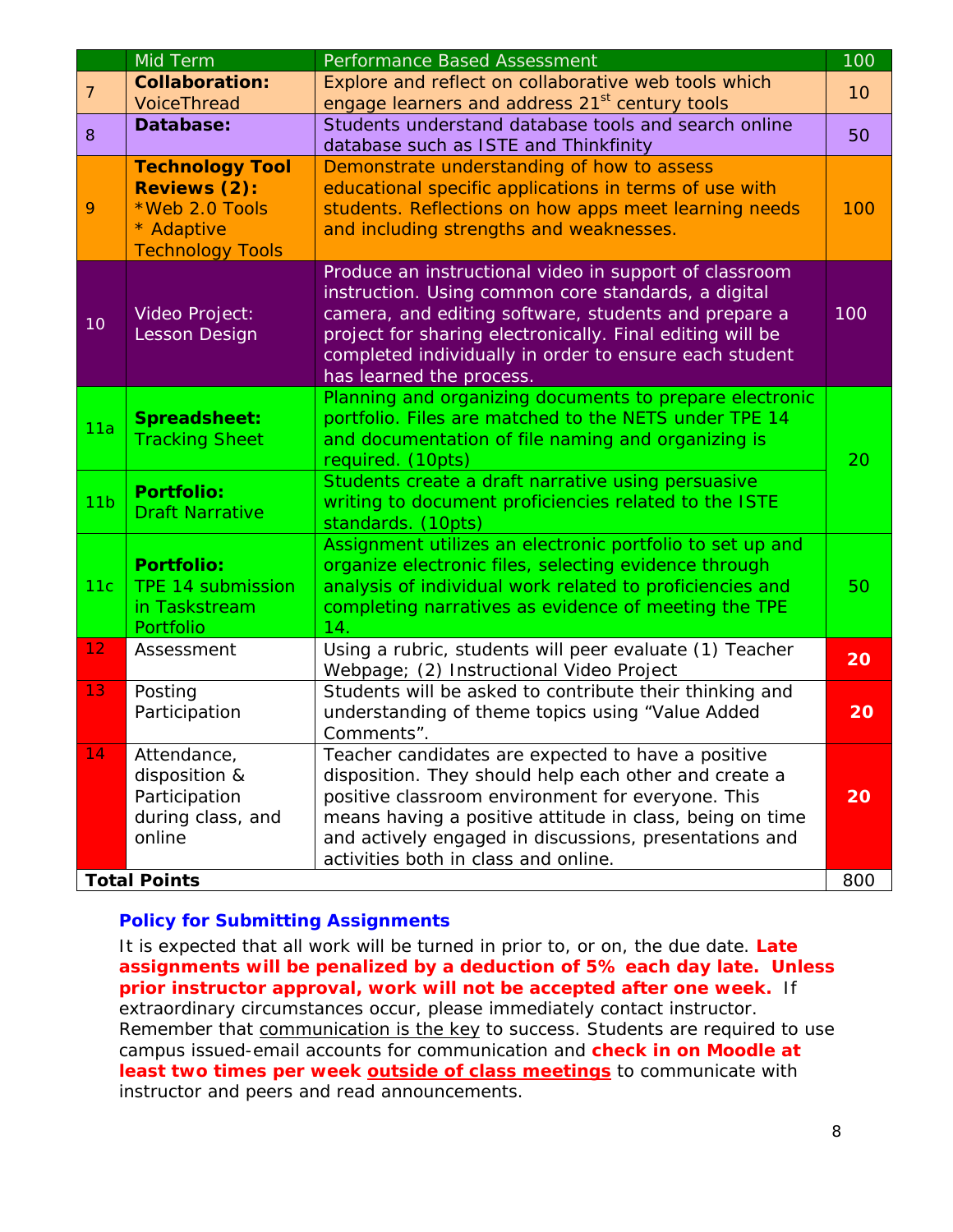#### **Grading Procedures And Assignments**

Grading is calculated on the standard of

| $94 - 100 = A$<br>$90-93 = A$ | $87-89 = B+$<br>$84 - 86 = B$<br>$80-83 = B -$ | $79 - 76 = C +$<br>75-74= C<br>$73 - 70 = C$ |
|-------------------------------|------------------------------------------------|----------------------------------------------|
|                               |                                                | 69 Below is not passing                      |

#### **Criteria for Grading Assignments**

A **90-100%** Outstanding work on assignment, excellent syntheses of information and experiences, great insight and application, and excellent writing.

 information and experiences; writing is good. B **80-89%** Completion of assignment in good form with good syntheses and application of

C **70-79%** Completion of assignment, adequate effort, adequate synthesis of information and application of information and experiences, writing is adequate.

D **60-69%** Incomplete assignment, inadequate effort and synthesis of information, writing is less than adequate.

#### **Technology Requirement – Prerequisite Competencies Required to Enroll in EDUC 422**

*Students taking EDUC 422 as a prerequisite for teacher credential and graduate programs are reminded that the School of Education requires completion of this course with a grade of C+ or higher.* 

#### **TPE Standards, e-Portfolio, Resources**

Description and e-portfolio may be downloaded from this link: http://www.csusm.edu/education/eportfolio/eportfolio.html

#### **What TPE's are covered in EDUC422?**

Primary Emphasis

TPE 14 CSUSM Educational Technology (Based on ISTE/NETS•T:)

Secondary Emphasis:

- TPE 4 Making Content Accessible
- TPE 5 Student Engagement
- TPE 6 Developmentally Appropriate Teaching Practices
- TPE 7 Teaching English Language Learners
- TPE 12 Professional, legal and ethical obligations

TPE 13 - Professional Growth

#### **California Commission on Teacher Credentialing**

 Populations (Students with Special Needs) in the General Education Classroom Multiple and Single Subject Program Standard 13: Preparation to Teach Special

Assistive Technology Preliminary Education Specialist Program Design Standard 6: Using Educational and Assistive Technology<br>
9<br>
9